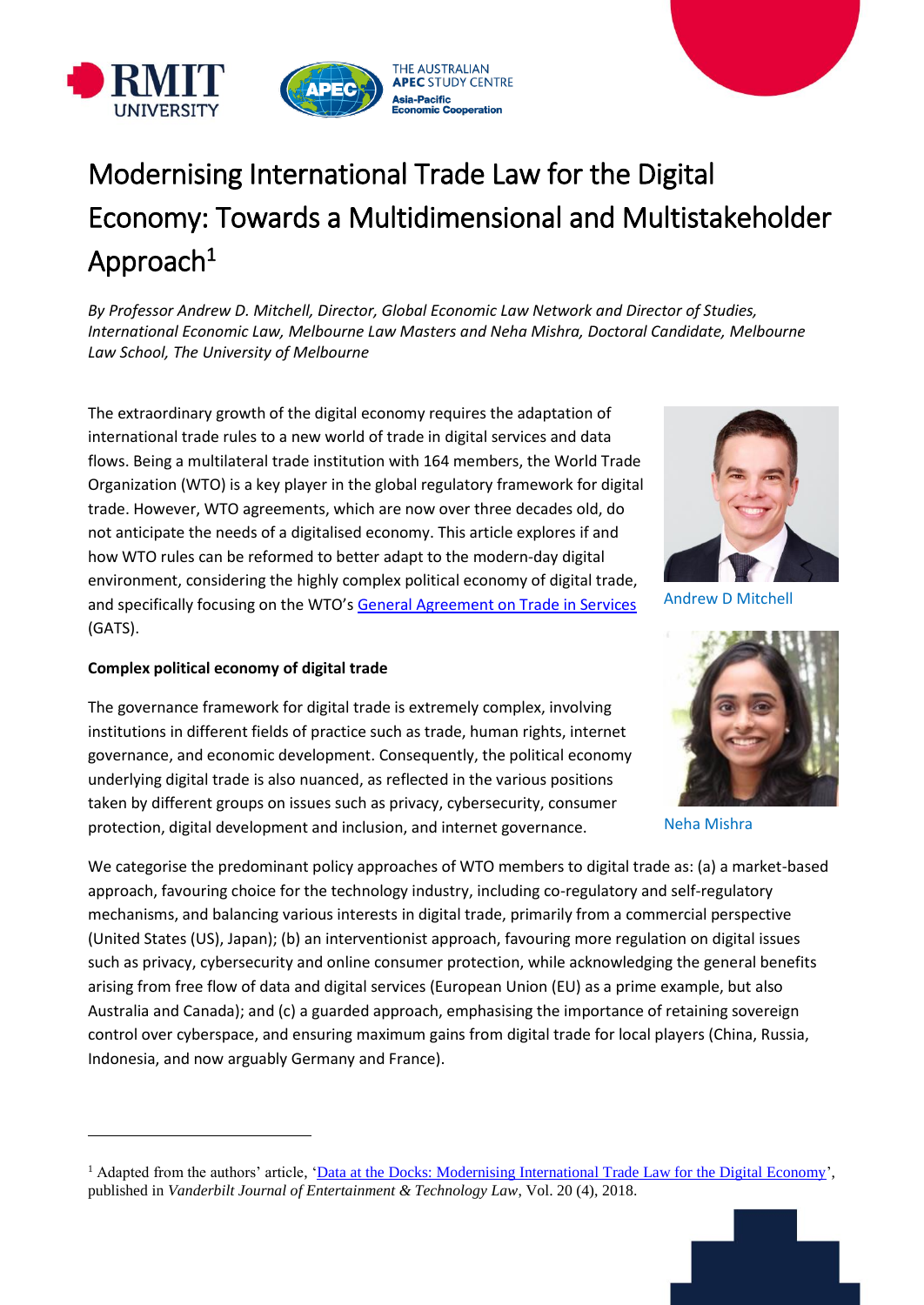



These divergent approaches have resulted in conflicting rules in electronic commerce (e-commerce) chapters of different preferential trade agreements (PTAs), increasing legal uncertainty and fragmentation of the legal framework governing the digital economy. For example, the proponents of the market-based approach have adopted expansive rules on e- commerce in their PTAs (eg *United States–Mexico–Canada Agreement*, *Japan–Mongolia Economic Partnership Agreement*), while EU e-commerce chapters usually have more limited scope, particularly due to concerns about data privacy (eg *EU–Japan Economic Partnership Agreement*). In contrast, Chinese PTAs usually do not address any of the contemporary issues in digital trade such as data flows or data localisation (eg *China–Australia Free Trade Agreement).* 

#### **Rebooting digital trade reforms**

The WTO was an early starter in e-commerce, establishing a [Work Programme on Electronic Commerce](https://www.wto.org/english/tratop_e/ecom_e/wkprog_e.htm) in 1998. However, differences between members, particularly the EU and the US, restricted progress for almost two decades. WTO members have now started re-engaging on issues pertaining to digital trade. Since the Ministerial Conference in December 2017, 72 WTO members have been discussing relevant issues pursuant to a [Joint Statement on Electronic Commerce,](https://www.wto.org/english/news_e/news17_e/minis_13dec17_e.htm) notwithstanding differences in their PTAs. This initiative involves not only digital leaders such as the US, EU, and Japan, but also China (now a major player in the global digital market) and several developing countries, including least developed countries (LDCs) (several of whom have clubbed together as 'Friends of eCommerce for Development'). Within this framework, members are currently evaluating whether WTO agreements are suited to the digital economy, and the best means to plug gaps in the existing architecture.

#### **Addressing the multidimensional nature of digital trade**

The exploratory work under the Joint Statement initiative covers several areas, including: (a) ensuring free flow of information and prohibiting data localisation requirements; (b) improving business and consumer trust through regulations on spam, online consumer protection, data protection, cybersecurity, forced technology transfer, encryption technologies, and involuntary disclosure of source code and algorithms; (c) facilitating electronic transactions and improving trade facilitation and logistics for e-commerce; (d) enhancing market access commitments in relevant sectors; and (e) addressing the digital divide through targeted aid and technical assistance.

These discussions are welcome and touch upon important areas for potential reform of WTO rules. A multidimensional and comprehensive framework on e-commerce would be far preferable to patchy reforms of an outdated GATS framework. However, the first step towards more comprehensive reform will be to arrive at a common understanding of GATS classification of digital services, in order to clarify members' existing GATS commitments. For example, while several WTO members have made agreed in GATS to liberalise computer and related services, debate exists as to whether certain digital services such as cloud computing and internet platforms fall within the scope of these GATS commitments.

As data-driven sectors and micro-multinationals have multiplied, new issues have arisen that are not explicitly covered by GATS. To address such issues, new rules are required to balance competing policy objectives, such as the free flow of data and digital services, and promoting a stable, secure and coherent regulatory framework for data flows (including adequate privacy and security laws, and other regulations that promote consumer trust in the digital environment). Thus, in addition to new WTO provisions on free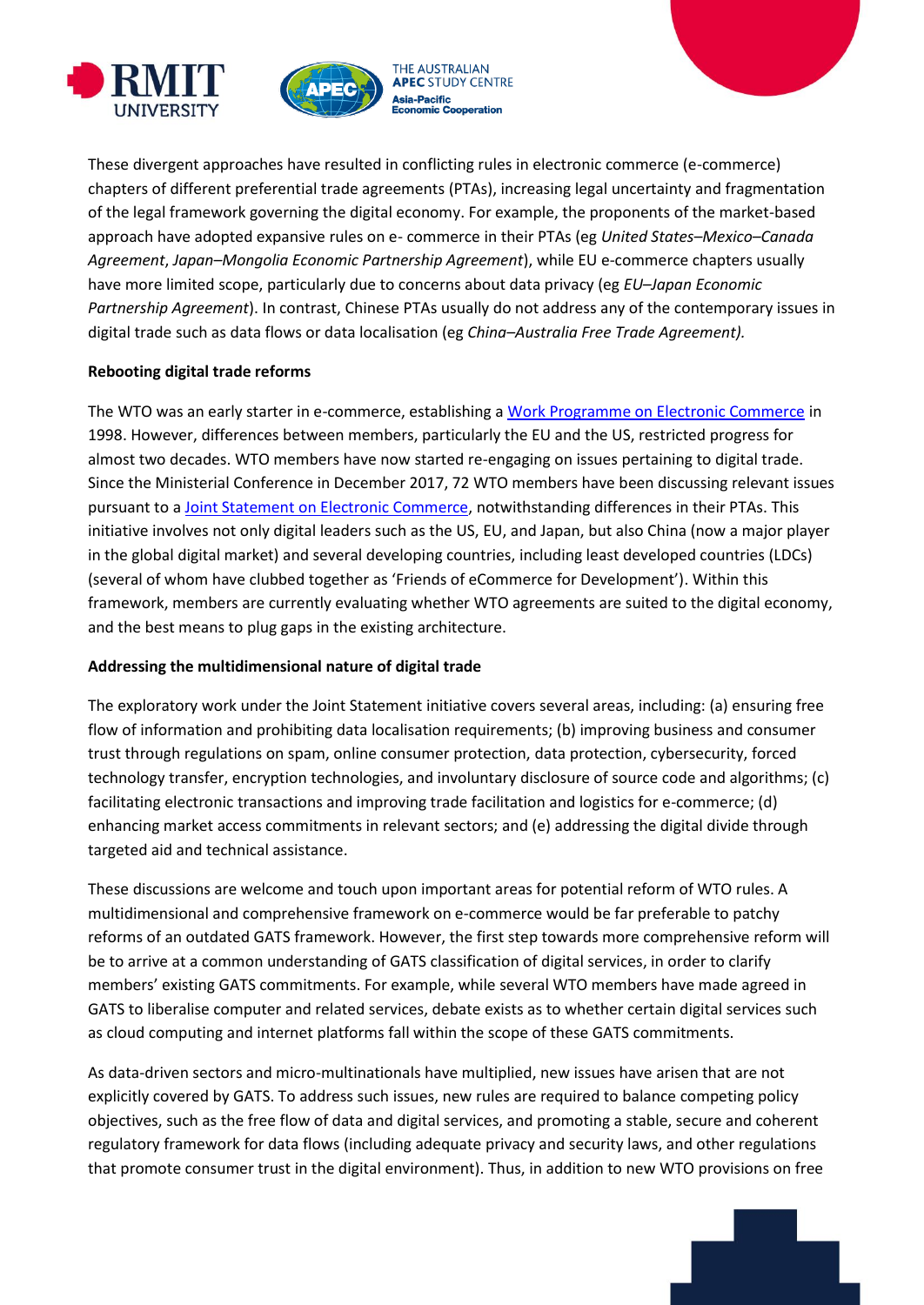



flow of data and prohibitions on data localisation, WTO rules are essential to promote a sound regulatory environment for e-commerce. More coherent and binding provisions are also needed to assist developing countries and LDCs to integrate into the global digital marketplace, particularly through technical assistance.

# **The WTO as a platform for digital trade rules**

While the WTO is not the appropriate institution to set technical standards on internet policy issues (such as data/network security) or prescribe standards for data protection, WTO agreements can be effective in: (i) promoting non-discriminatory and transparent regulations; (ii) requiring members to adopt basic regulations to promote a secure and open digital trade environment; (iii) offering mechanisms to develop interoperability between regulatory frameworks or regulatory cooperation, where harmonisation is not possible or desirable; and (iv) offering support to developing countries and LDCs.

Although PTAs deal with many of these issues, the WTO is a more suitable platform for undertaking longterm reform as it allows better representation of the views of developing countries and LDCs while minimising the formation of divided regional blocs. The most judicious approach for reform would be the negotiation of a new WTO agreement on digital trade, containing detailed obligations on e-commerce that go beyond PTA e-commerce chapters. A new agreement could incorporate far-reaching, cross-cutting obligations on data flows and digital services. The existing plurilateral negotiations might lead in this direction. Another possible interim approach would be to use the existing mechanisms within GATS, for example by adopting a Reference Paper on Electronic Commerce (adopted by individual WTO members as 'additional commitments' under GATS art XVIII) or negotiating dedicated domestic disciplines on ecommerce under the 'domestic regulation' provisions in GATS art VI.

## **The need for a multi-stakeholder approach in digital trade**

In reforming digital trade rules, multi-stakeholder participation is required, given the unique relationship between businesses, governments and consumers in the digital economy. Increased dialogue and coordination among governments, industry, international organisations, and civil society (at domestic and transnational levels) would help develop a coherent regulatory framework for digital trade. Institutional coordination could be achieved through WTO consultations with other relevant international organisations such as the United Nations Conference on Trade and Development, International Telecommunications Union, Organisation for Economic Co-operation and Development, and the Asia-Pacific Economic Cooperation forum. Informal liaison to with internet governance bodies such as the Internet Engineering Task Force, Internet Society, Internet Corporation for Assigned Names and Numbers, and Internet Governance Forum would also enable a more comprehensive understanding of policy issues in the digital space. Although an unconventional approach, the WTO has already shown openness to this model through initiatives such as eTrade for All, the Enhanced Integrated Framework, and the Electronic World Trade Platform.

Given the significance of the WTO in the global governance framework, WTO members should continue deliberating on relevant e-commerce issues, working towards a multidimensional and multistakeholder regime for governing digital trade issues. This dialogue will be fundamental in promoting the growth of an